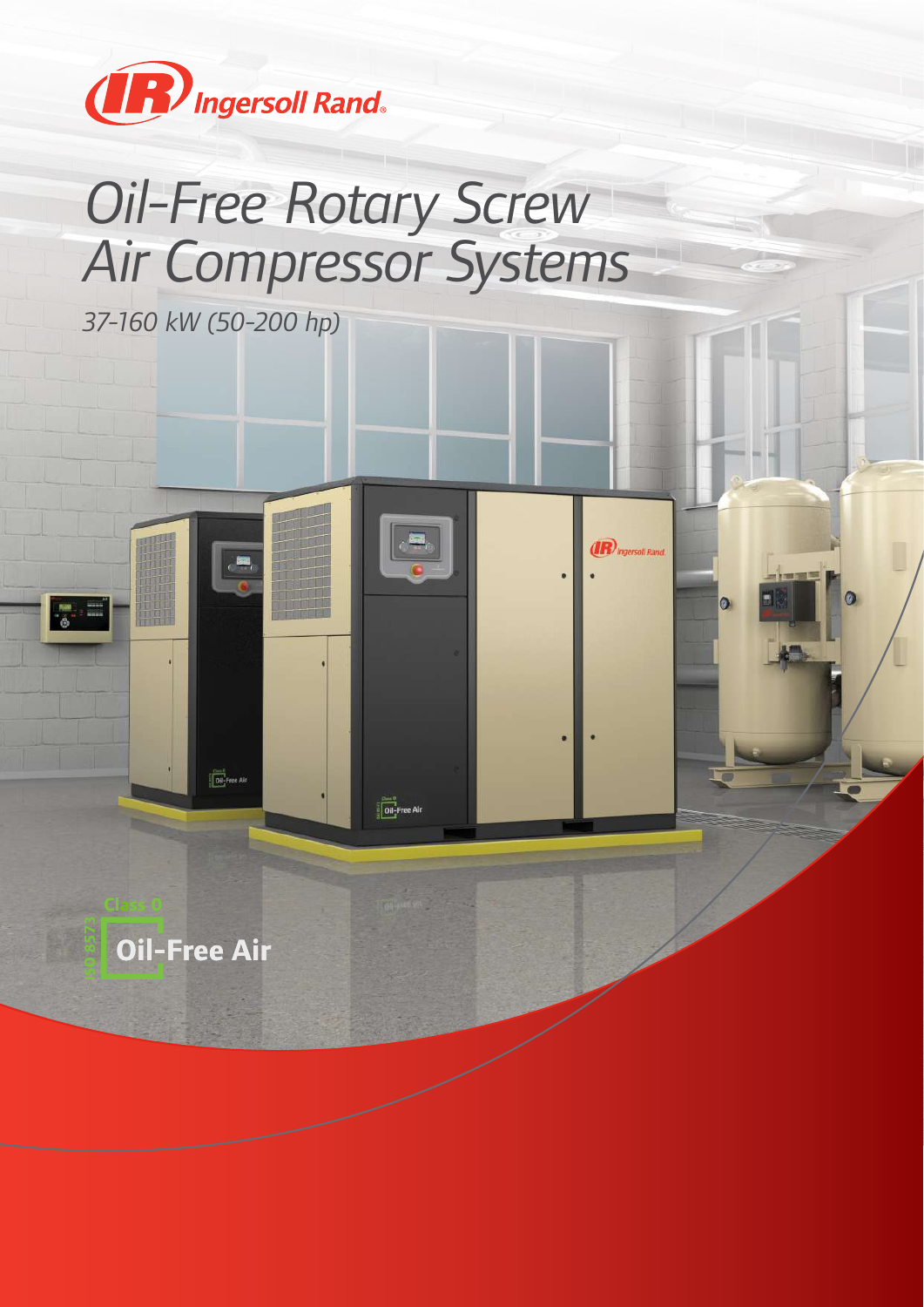# **Your Trusted Partner in Compressed Air**

Staying ahead of your competition with advanced compressed air systems and services that boost productivity, lower operating expenses and extend equipment life is critical to your success.

No matter the industry or application, you can count on Ingersoll Rand as a trusted partner for oil-free compressed air technologies and services. By focusing on you and your business, we provide collaborative solutions that make you successful, offering a total system approach to maximise efficiency and performance.

# Take a Systems Approach

Delivering reliable oil-free compressed air to your facility goes well beyond the compressor itself. Optimise total cost of ownership (TCO) through a systems approach that employs the best air compression technologies to deliver reliability for life—from design to decommissioning.

Your business will benefit from Ingersoll Rand's partnership through our extensive experience and global expertise to ensure reliability, lower maintenance costs, ease of serviceability and system optimisation.

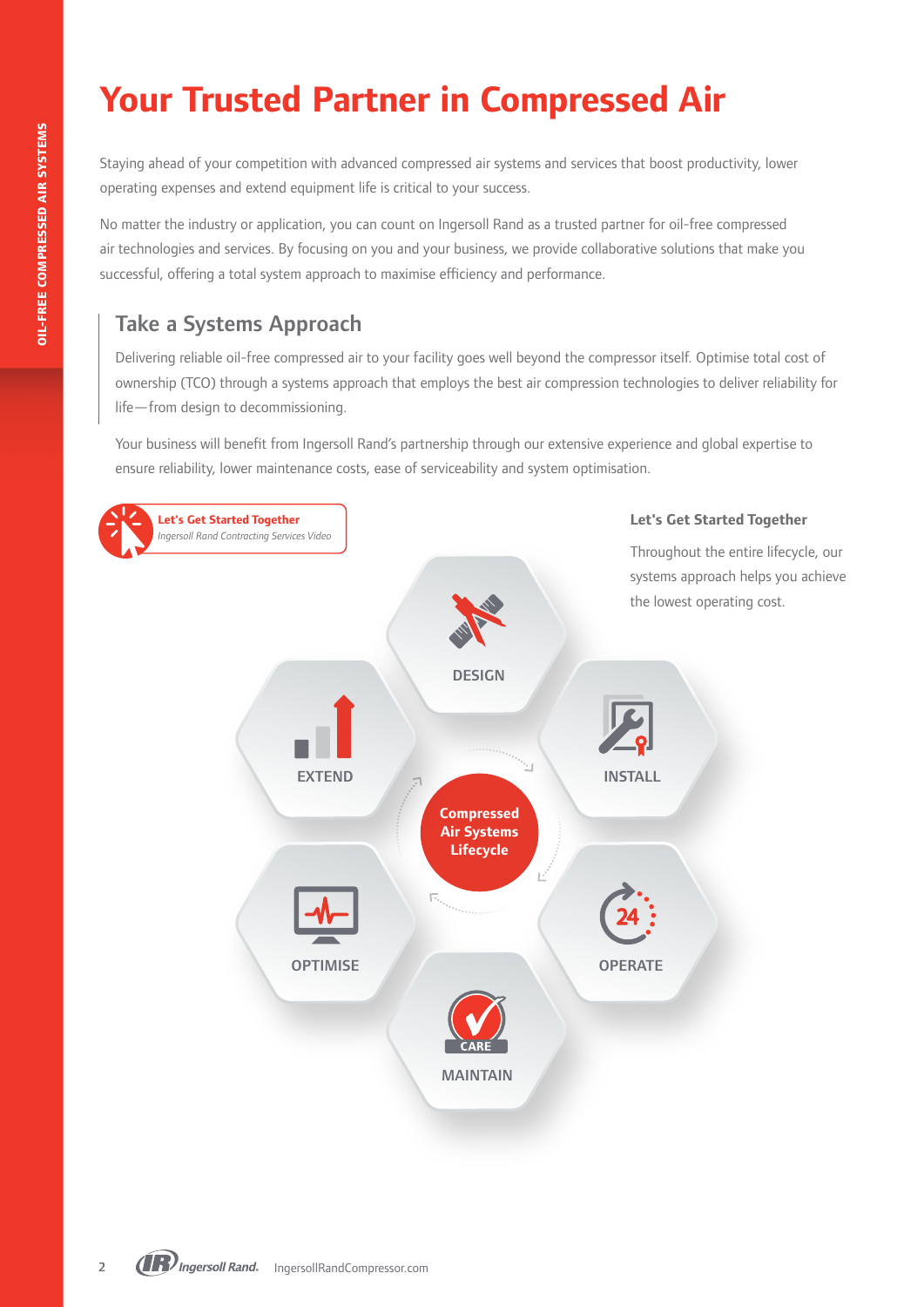

# **When High Air Purity is a High Priority**

There's a lot riding on the quality of your air. The presence of particles, condensation, oil and oil vapor in a compressed air system can lead to downtime, product spoilage and recall, damage to your brand reputation, or worse, harmed consumers and product liability.

#### For lower cost of ownership

Higher initial costs for oil-free systems are more than offset by lower operational and maintenance costs over a system's life to maintain the highest air quality

#### For reliability

A robust product and system design delivers top quality air, protecting sensitive downstream equipment, lowering maintenance and extending equipment life

#### For productivity

The use of an oil-free Class 0 certified compressor guarantees contaminationfree air, eliminating the risk of product spoilage and waste

#### For serviceability

Our oil-free equipment is designed specifically to make maintenance easy by providing clear access to consumable components





| <b>ISO 8573-1 Air Quality Classes</b> |                                      |  |  |  |  |  |
|---------------------------------------|--------------------------------------|--|--|--|--|--|
| Quality<br><b>Class</b>               | Oil & oil vapor<br>mg/m <sup>3</sup> |  |  |  |  |  |
| U                                     | < 0.01                               |  |  |  |  |  |
|                                       | 0.01                                 |  |  |  |  |  |
| $\mathcal{P}$                         | 0.1                                  |  |  |  |  |  |
| 3                                     |                                      |  |  |  |  |  |
|                                       | 5                                    |  |  |  |  |  |

for no oil content by TUV to ensure Class 0 is the most stringent air class defined by ISO 8573, part 1. Our oilfree compressors are certified Class 0 your air quality exceeds specifications.

# Oil-Free Compressors for Your Application

Ingersoll Rand offers a wide portfolio of reliable oil-free products that will adapt to your industry and application. We will assess and propose the best oil-free solution to increase the productivity of your installation, **providing zero risk of contamination of your final product.**



*Food & Beverage*

*Product transportation, Tablet production, storage packaging, filling, capping cooling, spraying, cleaning, fermentation, aseptic applications aeration, PET blow molding*



*Pharmaceutical coating, mixing,* 

*holding, product filling, packaging, bottling,* 



*Electronics*

*PCB cleaning after production, pneumatic component transfer, sensitive values operation*



*Chemical Process air, pneumatic valves, control cylinders, gas separation, pneumatic conveying, destratification, air blanketing, service air*



*Textile*

*Pneumatic valves, cylinder control, jet looms, spinning frames, sewing machines, blow guns*



*Utilities*

*Instrument air, pneumatic valves, control cylinders, fuel purging, service air, fuel atomisation, air motors*

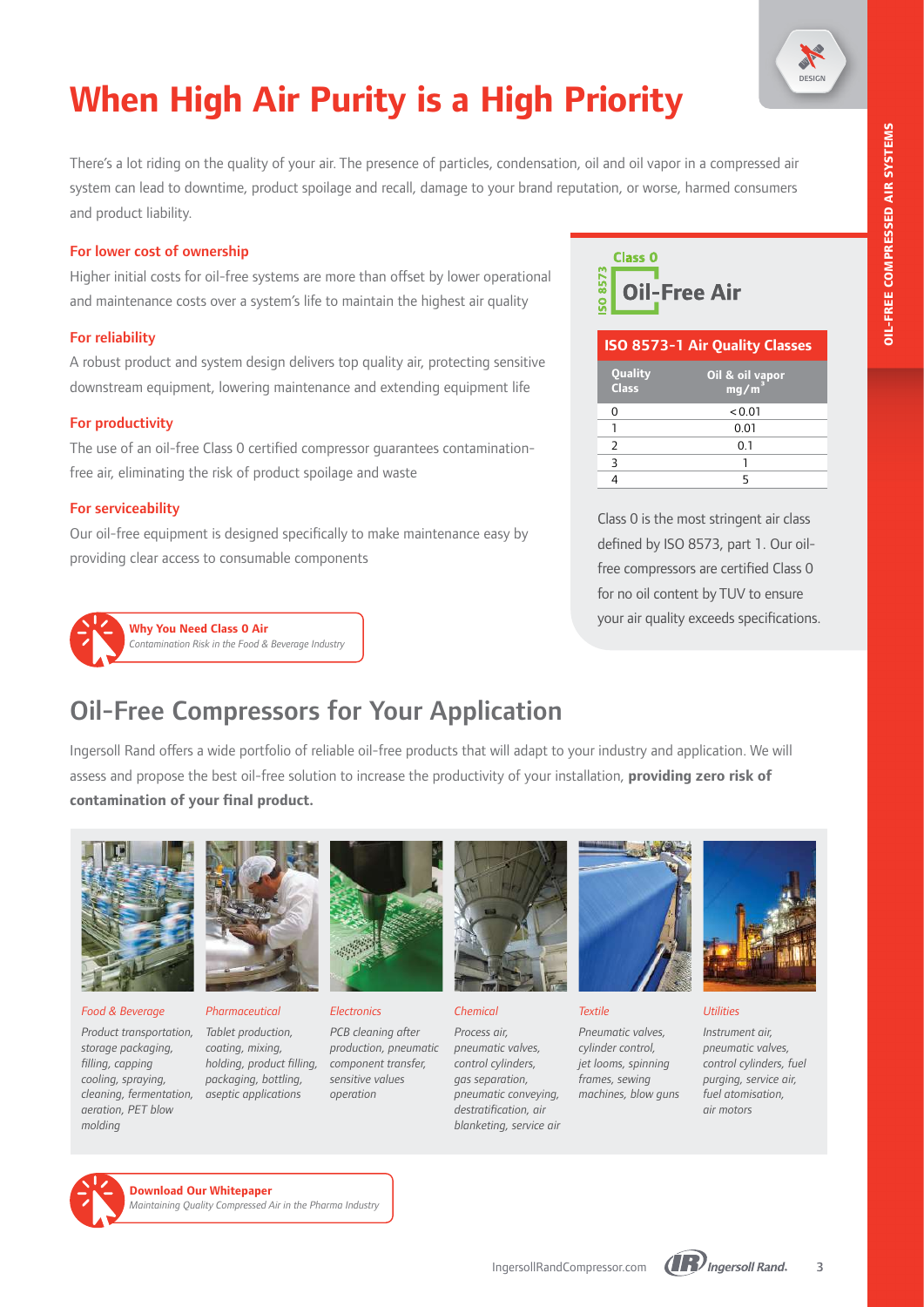

Energy makes up 70% of an air system's total cost, so matching the right compressor to your demand is critical. Choose variable speed drive (VSD) compressors for fluctuating demand, or fixed speed compressors for constant demand.





### **Best of Both Worlds**

Base load with reliable fixed speed compressors and trim with VSD compressors for best-in-class part load efficiency.



# What Makes Our 100% Oil-Free Rotary Screw Compressors Unique?

#### **Efficient Design**



In addition to the advanced airend and package design that delivers best-in-class mechanical efficiency, the hybrid permanent magnet (HPM) motors in our variable speed compressors provides best-in-class motor efficiency throughout the speed range.

#### **Robust Components**



Proven, trouble-free airends with advanced rotor coating technology, along with superior leak-free seal designs provide reliability for life.

#### **Simple and Serviceable**



No special tools are required to perform maintenance, and all components are easily accessible. Our durable consumables and wearables lengthen service intervals.

# **The Very Best in Efficiency**

With up to 13% additional power savings versus conventional variable speed oil-free rotary air compressors, the E-Series VSD platform is like no other compressor on the market. Its unique drive design uses a revolutionary dual motor and "digital gearbox" to continuously monitor and adjust individual airend speeds. The water-cooled airend jacket provides superior cooling, significantly reducing the amount of oil required for lubrication, ensuring maximum performance. E-Series features include:

- **D** Ultra-efficient dual HPM motors eliminate gearbox
- <sup>n</sup> Meets Class 0 standards for oil and silicone free air
- Best-in-class footprint, 37% smaller than industry standard
- Significantly reduced noise levels (69 db(A) water-cooled, 70 db(A) air-cooled)
- Robust and unique sealing design prevents leakage
- Intuitive, advanced controller with IoT connectivity
- Heat recovery option recoups up to 98% of the heat generated during the compression process



*The E-Series features a unique dual motor design that eliminates the gearbox to maximise efficiency.*

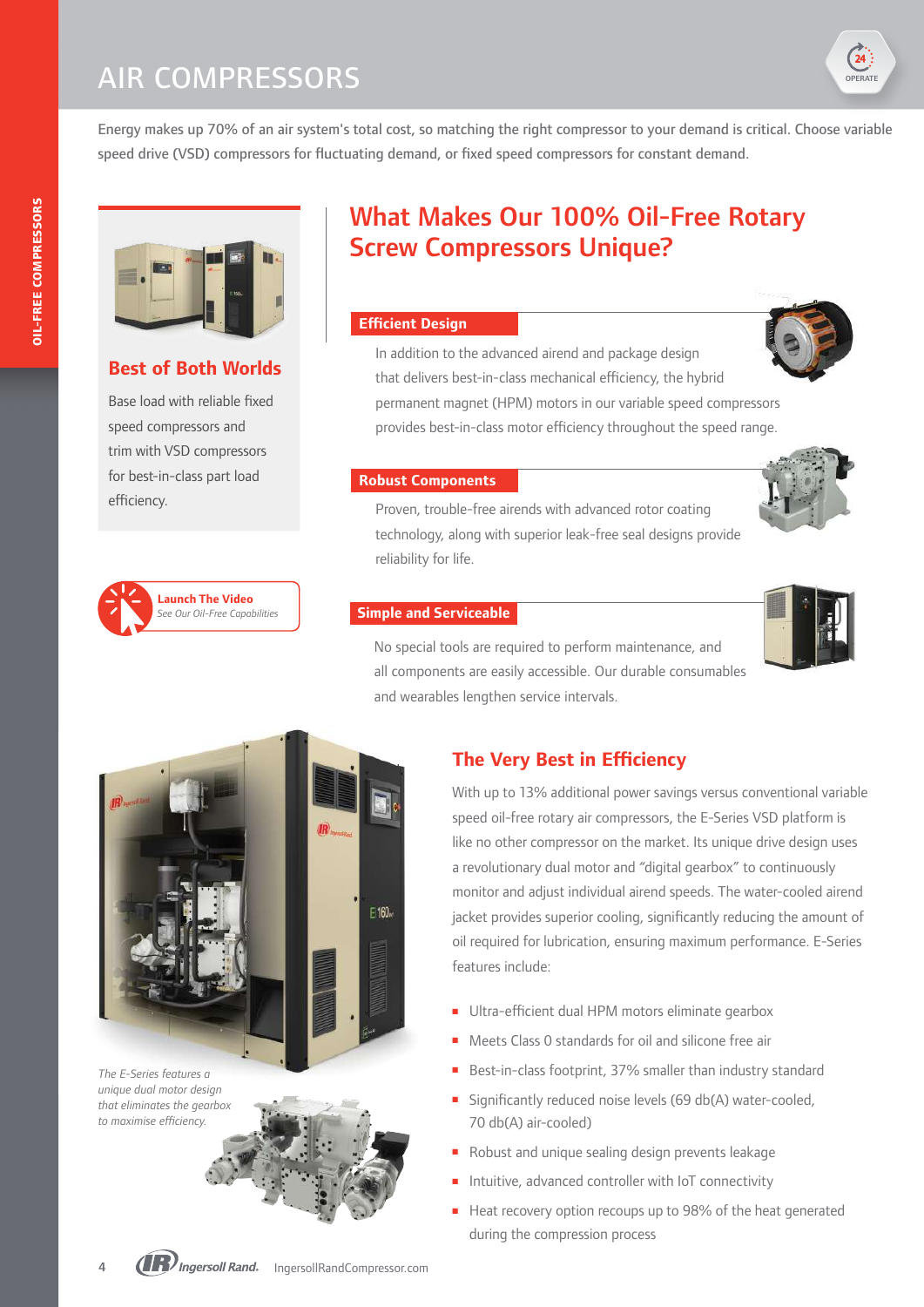

### **Purely Better with Nirvana Variable Speed**

Nirvana is not just any variable speed compressor. It provides so much more value than competitive designs. We fully integrate matched variable speed drives with the appropriate motors to maximise efficiency and reliability. HPM motor technology maintains the highest efficiency and a near unity power factor throughout the entire speed range.

Enjoy wide turndown while providing the ability to turn off immediately at minimum speed, so there's no need to continue running unloaded with Nirvana HPM technology.

Our easy to use Xe-Series controller will make a huge difference in managing your system efficiency, as well as your bottom line. The intuitive, high-resolution color display makes important compressor information easy to find.



*Nirvana Variable Speed Oil-Free Compressor*



### **The Variable Speed Advantage**

We fully integrate matched variable speed drives with the appropriate motors to maximise efficiency and reliability in our E-Series and Nirvana compressors. The high-performance HPM motor provides wide turndown and the ability to turn off immediately at minimum speed, so there's no need to continue running unloaded. VSD air compressors maximise energy savings while delivering reliable, clean air.



### **35% Savings Achieve Up to Over Traditional Fixed Speed**

Fixed speed compressors usually require a larger control band, while VSD compressors operate much closer to the target pressure. Every 1 bar (15 psi) over required pressure costs an additional 7% in power!

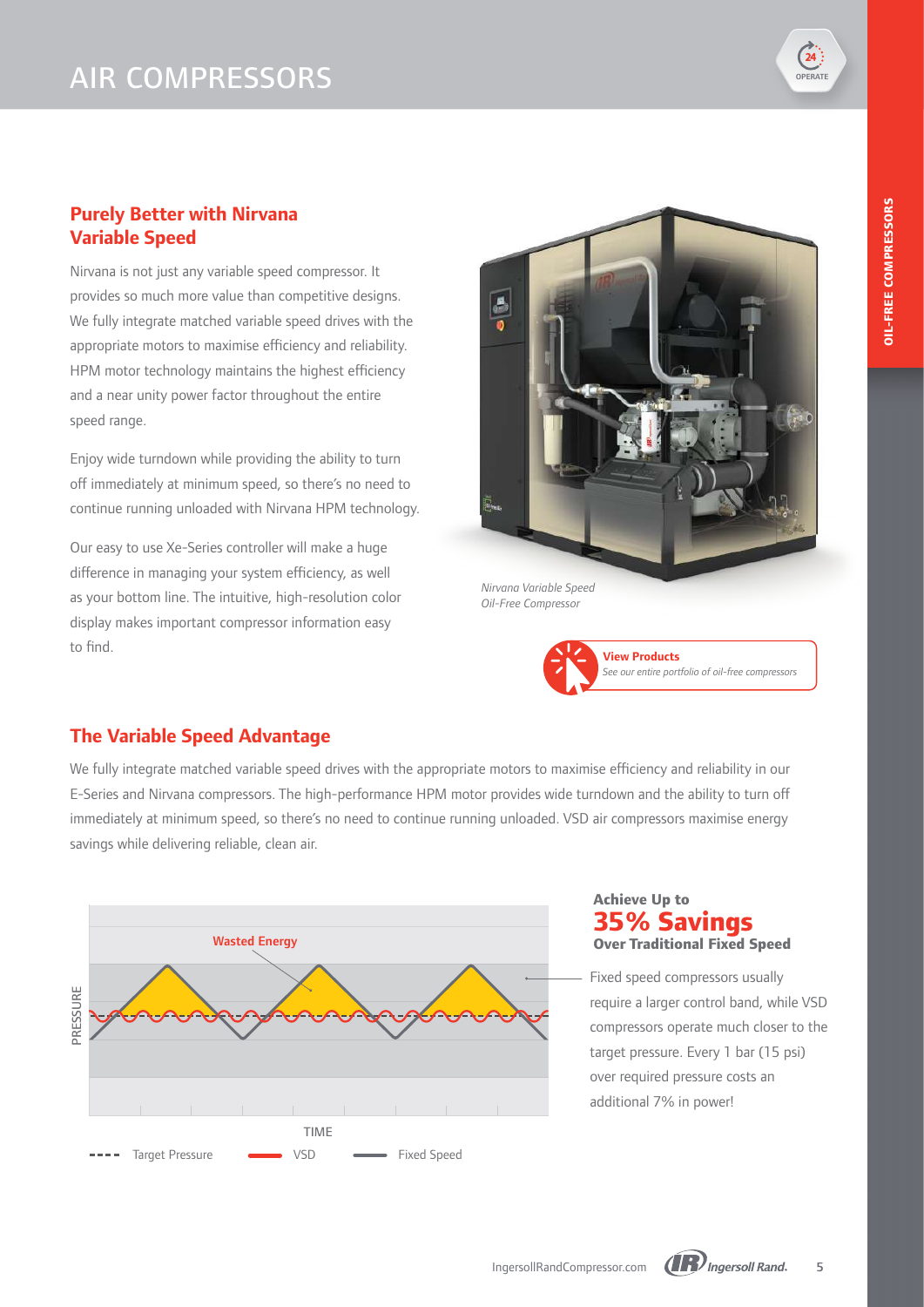# AIR COMPRESSORS



# **View Products** *[See our entire portfolio of oil-free compressors](https://www.ingersollrand.com/en-us/air-compressor/products/oil-free-rotary-screw-air-compressor.html)*

### **The Choice is Yours**

### **The Reliable Workhorse**

Sierra fixed speed compressors provide 100% oil-free Class 0 compressed air for safe, continuous and efficient operation with a robust design.

### **Engineered to Your Application**

Special requirements are no problem for Ingersoll Rand oil-free compressors. We provide a customised solution matching your application with our extensive options list.

- **Freezing temperatures**
- **EXECONSTRUCTION MATERIALS**
- Enclosure coating
- <sup>n</sup> Electrical classification
- <sup>n</sup> Instrumentation and tagging
- **n** Controls and connectivity
- **n** Motors and starters
- $\blacksquare$  Remote mounted variable speed drives
- **n** Material certification and acceptance testing

| <b>Type</b>   | <b>Reliability</b> | <b>Efficiency</b> | Air-cooled and<br><b>Water-cooled</b><br><b>Options</b> | <b>Intuitive</b><br><b>Controller with</b><br><b>Remote Access</b> | <b>Variable</b><br><b>Speed</b><br><b>Drive</b> | <b>Dual Drive</b><br><b>Digital</b><br><b>Gearbox</b> | <b>Integrated</b><br><b>Heat Recovery</b><br><b>Option</b> | Silicone-free<br><b>Air</b>     |
|---------------|--------------------|-------------------|---------------------------------------------------------|--------------------------------------------------------------------|-------------------------------------------------|-------------------------------------------------------|------------------------------------------------------------|---------------------------------|
| <b>Sierra</b> | $V++$              |                   |                                                         |                                                                    | $\overline{\phantom{a}}$                        | $\sim$                                                | $\overline{\phantom{a}}$                                   | $\hspace{0.1mm}-\hspace{0.1mm}$ |
| Nirvana       | $V++$              |                   |                                                         |                                                                    |                                                 | $\overline{\phantom{a}}$                              | $\hspace{0.1mm}-\hspace{0.1mm}$                            | $\overline{\phantom{a}}$        |
| E-Series      | $\sqrt{++}$        | $\sqrt{++}$       |                                                         |                                                                    |                                                 |                                                       |                                                            |                                 |

### **Optimise Your Demand**

Mix and match motors and airends to achieve the exact level of performance and economy your operation and budget require.

**Sierra <b>Efficiency for Constant Demand:** Fixed speed compressors featuring the reliable and efficient IE3 TEFC induction motor **Nirvana Efficiency for Variable Demand:** VSD compressors with the highest efficiency motor available **E-Series Premium Efficiency for Variable Demand:** VSD compressors with enhanced features for improved performance and efficiency





6 **CPP** Ingersoll Rand. Ingersoll RandCompressor.com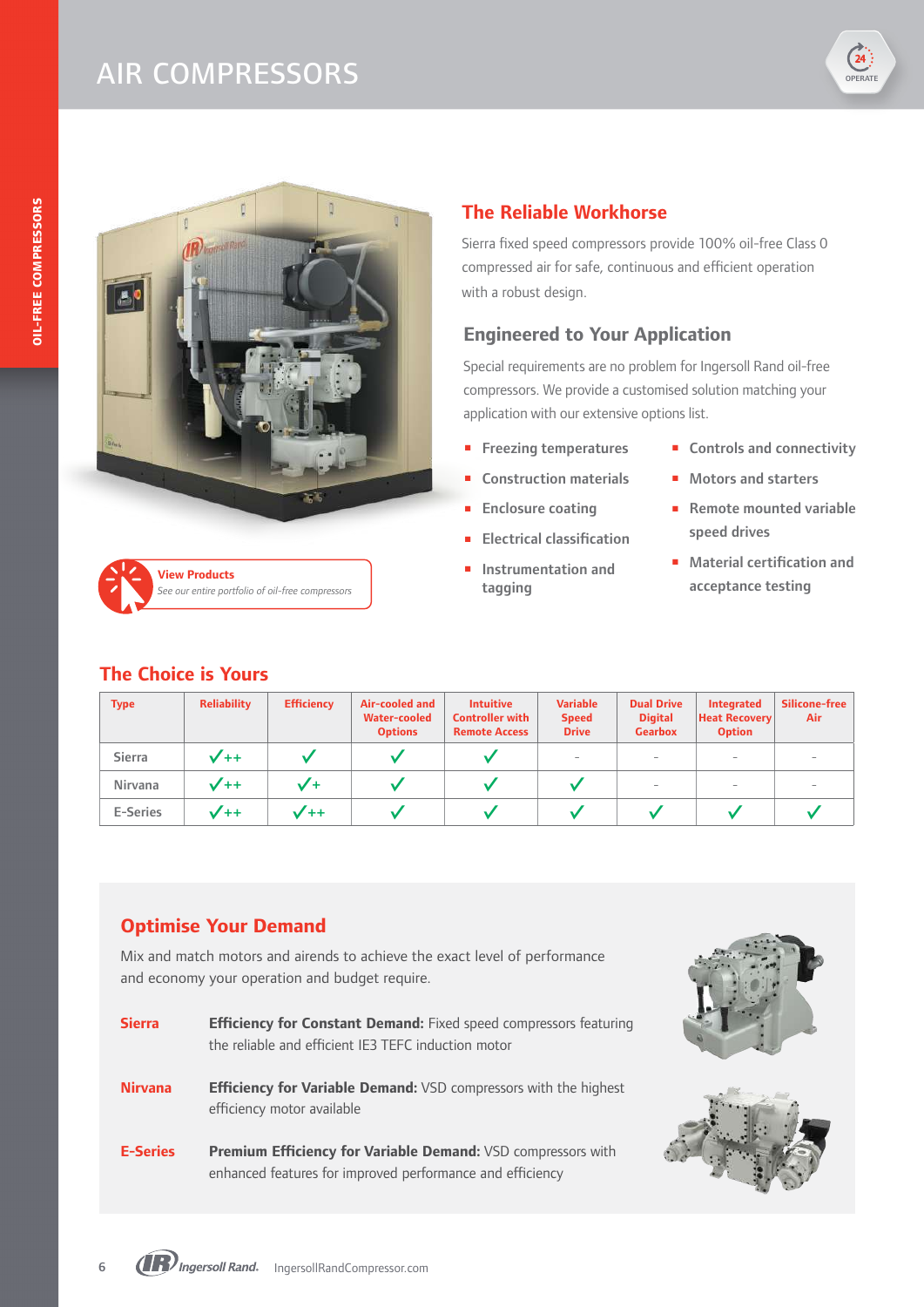# AIR COMPRESSORS



# How We Build Reliability into Every Component

### **Rotor Performance—The Key to Reliable Compressor Operation**

Compressor rotors take a beating. Over time, their surfaces can deteriorate, making rotors increasingly susceptible to compressed air impurities and temperature fluctuation.

Ingersoll Rand eliminates this problem with our advanced rotor and housing protection process that ensures the most durable coating, with unmatched adhesion properties and temperature resistance.



corrode.

### **Advanced Rotor Coatings—Energy Savings and Longer Life**

Our rotor coatings deliver greater reliability in performance and air quality, rotor longevity, increased uptime, and reduced energy costs.



compressor failure.

# **Specifications**

.

| Sierra - 50 and 60 Hz Performance   |                                                         |                                                                    |                                                            |                  |  |  |  |  |  |
|-------------------------------------|---------------------------------------------------------|--------------------------------------------------------------------|------------------------------------------------------------|------------------|--|--|--|--|--|
| <b>Model</b>                        | <b>FAD</b><br>at 7 bar q (100 psiq)<br>$m^3/m$ in (cfm) | <b>FAD</b><br>at 8.6 bar q (125 psig)<br>$m^3/m$ in (cfm)          | <b>FAD</b><br>at 10.3 bar q (150 psig)<br>$m^3/m$ in (cfm) | Nominal kW (hp)  |  |  |  |  |  |
| SL/SM/SH (50 Hz)                    | $6.0 - 25.9(212 - 915)$                                 | 5.1-24.6 (180-869)                                                 | 7.8-22.1 (275-780)                                         | 37-150 (50-200)  |  |  |  |  |  |
| $L/H/HH$ (60 Hz)                    | $6.1 - 25.8(216 - 911)$                                 | 5.3-24.2 (186-854)                                                 | 7.6-21.5 (268-759)                                         | 37-150 (50-200)  |  |  |  |  |  |
| Nirvana - 50 and 60 Hz Performance  |                                                         |                                                                    |                                                            |                  |  |  |  |  |  |
| <b>Model</b>                        | <b>FAD</b><br>at 7 bar q (100 psig)<br>$m3/min$ (cfm)   | <b>FAD</b><br>at 8.6 bar $q(125 \text{ psig})$<br>$m^3/m$ in (cfm) | <b>FAD</b><br>at 10.3 bar g (150 psig)<br>$m^3/m$ in (cfm) | Nominal kW (hp)  |  |  |  |  |  |
| <b>IRN</b>                          | 5.7-25.6 (200-906)                                      | 5.1-24.1 (180-853)                                                 | 7.6 -22.8 (269-807)                                        | 37-160 (50-200)  |  |  |  |  |  |
| E-Series - 50 and 60 Hz Performance |                                                         |                                                                    |                                                            |                  |  |  |  |  |  |
| <b>Model</b>                        | <b>FAD</b><br>at 7 bar q (100 psig)<br>$m3/min$ (cfm)   | <b>FAD</b><br>at 8.6 bar g (125 psig)<br>$m3/min$ (cfm)            | <b>FAD</b><br>at 10.3 bar q (150 psiq)<br>$m^3/m$ in (cfm) | Nominal kW (hp)  |  |  |  |  |  |
| E75ne-E160ne                        | $6.7 - 24.0$ (237-847)                                  | 7.0-23.9 (245-843)                                                 | $7.7 - 23.6$ (272-835)                                     | 75-160 (100-200) |  |  |  |  |  |

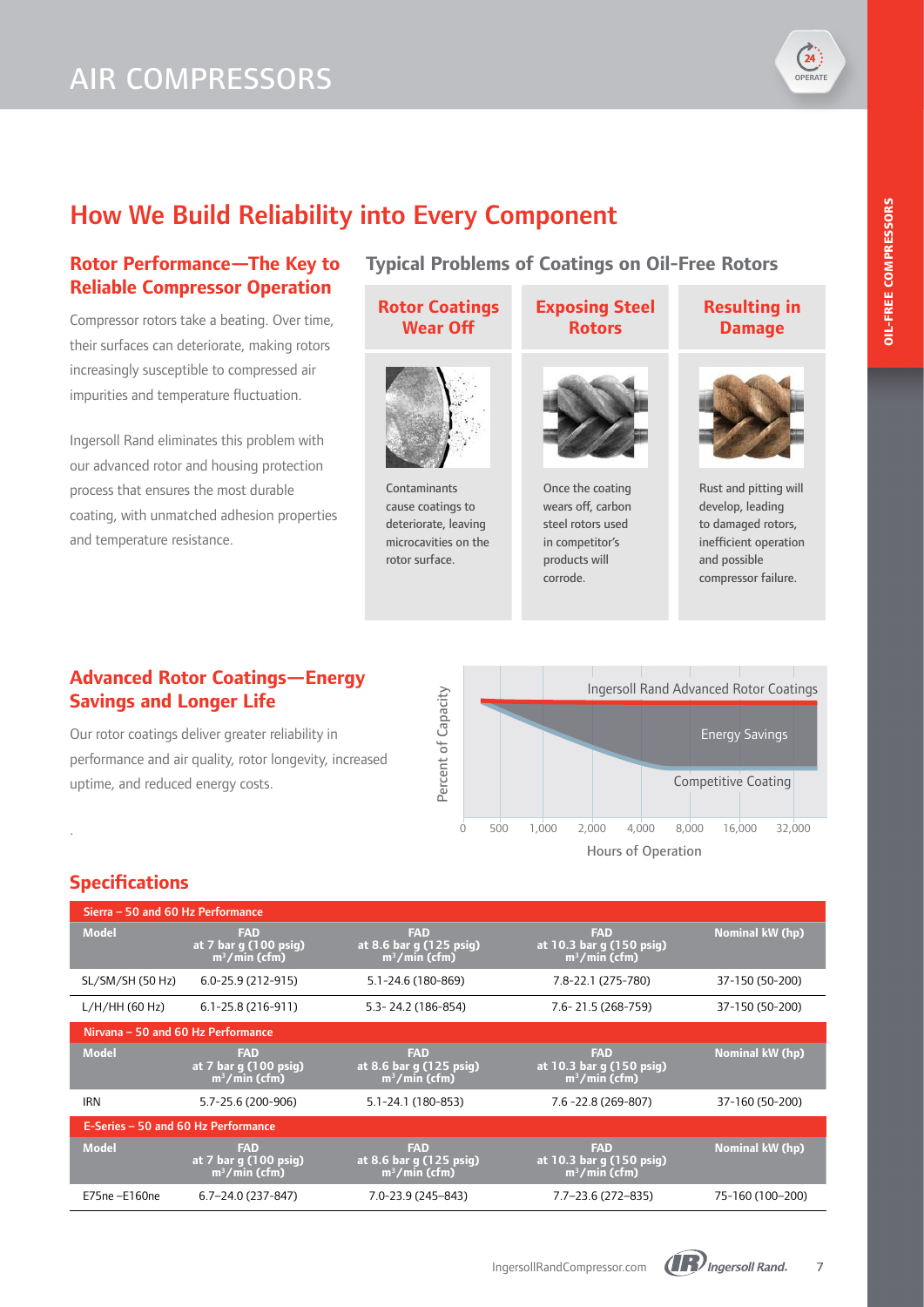Moisture and contamination in compressed air cause significant problems in equipment operation, such as rust, scale and clogged orifices that result in product damage or costly shutdowns. Making our air treatment equipment an integral component of your compressed air system will improve productivity, system efficiency and product or process quality.



### **HOC Dryers: Maximum Performance, Minimal Energy Use**

HOC dryers recover the heat that is a natural by-product of the compression process to provide moisture-free air, while consuming virtually no energy.

# Desiccant Dryers

Choose desiccant dryers when very low dew points are necessary for high-quality air and to prevent potential freeze-up. Depending on whether you require lower initial capital costs, or lower energy use, choose from heat-of-compression (HOC), heatless, externally heated or heated blower desiccant models.



OPERATE

 $24$ 

### **Desiccant Dryer Features**

- **Delivers reliable -40°C (-40°F) pressure dew point** in most operating conditions
- $\blacksquare$  **High-strength desiccant** and durable valves



- **n** Low pressure drop design saves energy
- <sup>n</sup> **Advanced microprocessor control** is easy to use and maximises uptime

# Refrigerated Dryers

Our cost-effective refrigerated dryers provide clean, dry air for most industrial applications. Choose efficient cycling dryers to maximise energy savings or noncycling dryers for a lower initial cost.

### **Refrigerated Dryer Features**

- **E** Dew points as low as 3°C **(38°F),** meeting Class 4 requirements
- **E** Corrosion-free heat exchanger **design** for reliable operation
- **n** Intuitive microprocessor control for easy operation
- **E** Compact design for easy serviceability



### **Cost-Effective Operation**

Choose refrigerated dryers for lower capital, operating and maintenance costs for many industrial applications.

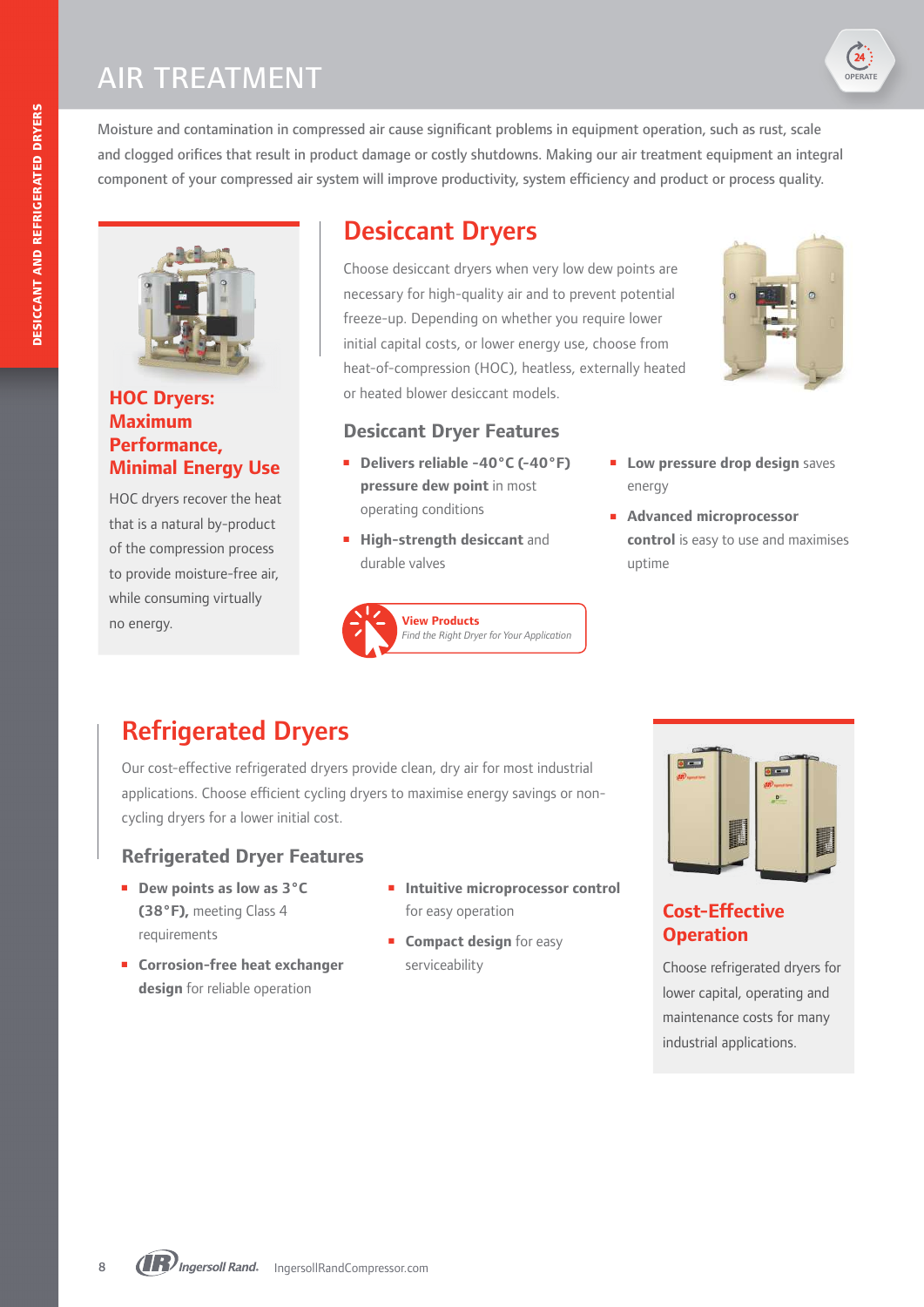# OIL-FREE PARTS AND ACCESSORIES

пL. EXTEND

A compressed air system is a significant investment. You expect consistently reliable, clean, dry air at the lowest possible operating cost. Choose our genuine parts and accessories to ensure that your compressor is running efficiently and productively.



### F-Series In-Line Filters

Our advanced compressed air filters reduce contamination in

your air stream to help protect finished goods, critical processes and valuable equipment.



### Heavy-Duty No-Loss **Drains**

No-loss electronic and pneumatic drains are the most

reliable, durable and energy-efficient way to remove condensate from air compressors and system components.

**TELEPHONE COANGER** 

### Power Management

Lower your cost of ownership with our power management solutions, including

disconnects, line reactors, fuses and transformers.



# Bolt-on Variable Speed Drives (VFDs) External bolt-on

VFD retrofits

exactly match your compressor's output to the capacity required by varying main drive motor speed.



# **Filters**

Ingersoll Rand provides the highest-quality OEM filters for preventative

maintenance that eliminate the risk of using will-fit parts.



### **OFM** Replacement Parts

We have the exact genuine OEM parts you need with

extensive inventories maintained in strategic locations around the world.



**Don't Settle for Knock-Offs**

#### *[Learn about the True Value of Genuine OEM Parts](https://www.ingersollrand.com/en-us/news/2017/uncapping-the-true-value-of-oem-products.html)*

# Installation Solutions

We offer a complete range of products and services in compressed air system installation, integration and commissioning. Regardless of the size and scope of the job, Ingersoll Rand has the capability to manage your project from start to finish.



# Project Management **Services**

Fully integrated services managed by experts that ensure efficient operation



SimplAir® Piping Systems

Durable aluminum piping and "quick-connect" fittings enable easy installation



# Air System Accessories

Everything you need to deliver clean, dry air from the compressor to point of use



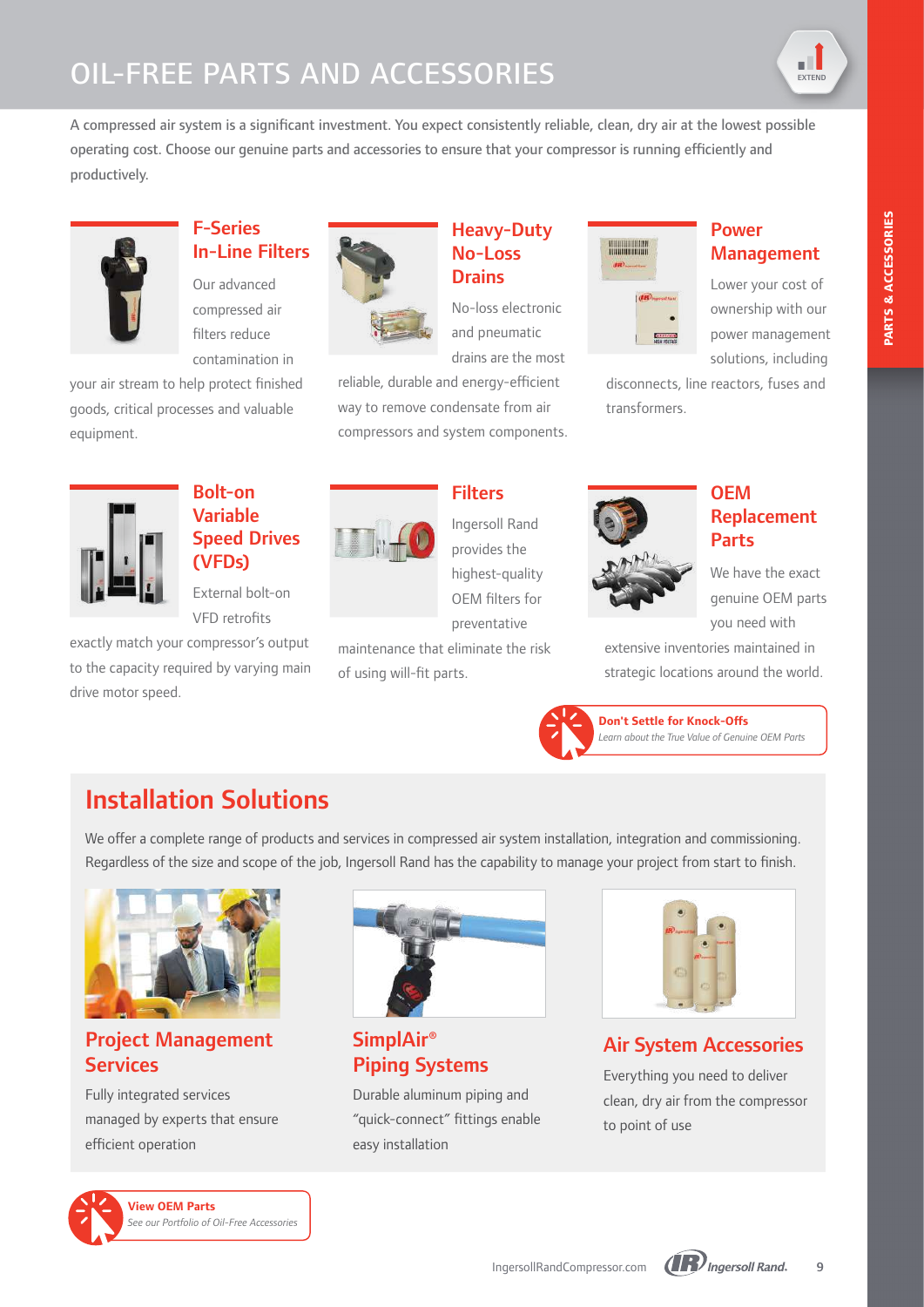# MAINTENANCE



Ensure reliability for the life of your compressed air equipment with our CARE service programs. With CARE, we have one goal —to earn the right to be be your trusted partner.



# Total Protection, Eliminate the Risk

PackageCARE™ represents the greatest value for asset management by transferring operational risk to Ingersoll Rand. We are responsible for scheduled maintenance, as well as using predictive and analytical tools to help prevent unexpected interruptions in your production.



#### **Preventative and Predictive**

PackageCARE™ is proactive. Other companies only replace parts after they have failed.



### **No Proration**

We are committed to keeping equipment operational at no additional cost.



#### **Trustworthy Pricing**

Competitive agreements increase in price for parts and service labor at the will of the supplier.



### **Risk Transfer**

Extended warranties on competitive agreements typically cover defects in materials and workmanship, specifically excluding wear and tear, corrosion, etc. PackageCARE™ covers it all.



**[Find the Best CARE Plan for You](https://www.ingersollrand.com/en-us/air-compressor/compressed-air-services/maintenance-plans.html#packagecare%e2%84%a2)** *Answer 7 Questions to Find Out!*



#### **No Fine Print**

The fine print on many agreements with extended warranties allows companies the opportunity to deny claims. Additionally, certain aspects of a repair are not covered, such as consumables or travel. With PackageCARE™, there's no fine print.



#### **No Paperwork Hassles**

Extended warranties require you to maintain certain records or submit information to the supplier, otherwise coverage can be denied.



### **No Surprises**

Most extended warranty contract language states they can terminate for convenience. With PackageCARE™, we cannot walk away.



### **Flexibility**

PackageCARE™ has more flexibility than an agreement with extended warranty. You can add older equipment, dryers and filters or include a rental compressor.





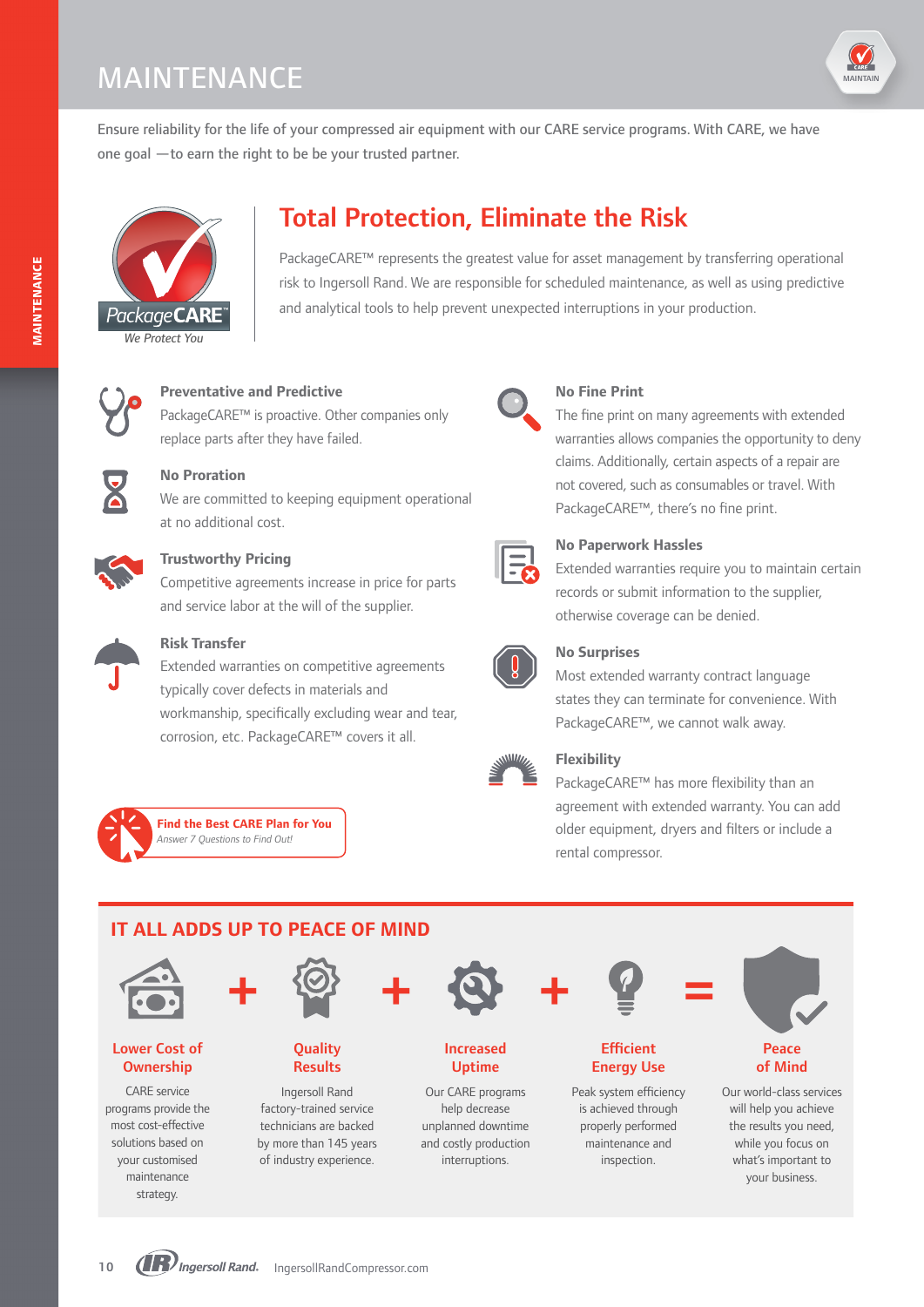# SERVICES & OPTIMISATION



**IR** Ingersoll Rand

**RENTAL SERVICES** 

Productivity is reduced by air loss caused by emergencies, maintenance and ongoing inefficiencies in your facility. Use our comprehensive products and services to minimise short term production losses and meet longer term sustainability goals.





# Ingersoll Rand Rentals

Minimise costly interruptions using Ingersoll Rand's comprehensive Rental Services. You'll get quick response, a broad line of robust products and unparalleled on-site experience that satisfies your exact requirements when you need it, for emergencies or long-term planning.

### **The Air You Need, the Way You Want it**

- Oil-free compressors 75-300 kW (100-400 hp)
- Extensive compressor inventory
- Air dryers with dew points from -40°C to +3°C (-40°F to +38°F)
- Heavy-duty, outdoor-ready designs
- **n** Connection accessories
- **n** Short- and long-term agreements
- **n** Multiple depot and service locations
- $\blacksquare$  Comprehensive contingency planning
- **Electric systems for low-cost operation**

# **PERFORMANCE SERVICES**



Whether you need to manage costs, increase reliability or plan for future growth, our portfolio of assessment tools will provide you with detailed diagnostics that give you the proper insights to help lower total cost of ownership.

- **n** Track System Performance
- Increase System Efficiency
- Improve Production and Reduce Waste
- <sup>n</sup> Eliminate the Guesswork

# System Automation

System assessments often identify waste caused by lack of adequate controls. Our suite of system automation solutions lower energy costs and stabilise pressure.



*IntelliFlow In-line Controller*





*Visualisation (VX)*

*X-Series System Controls*